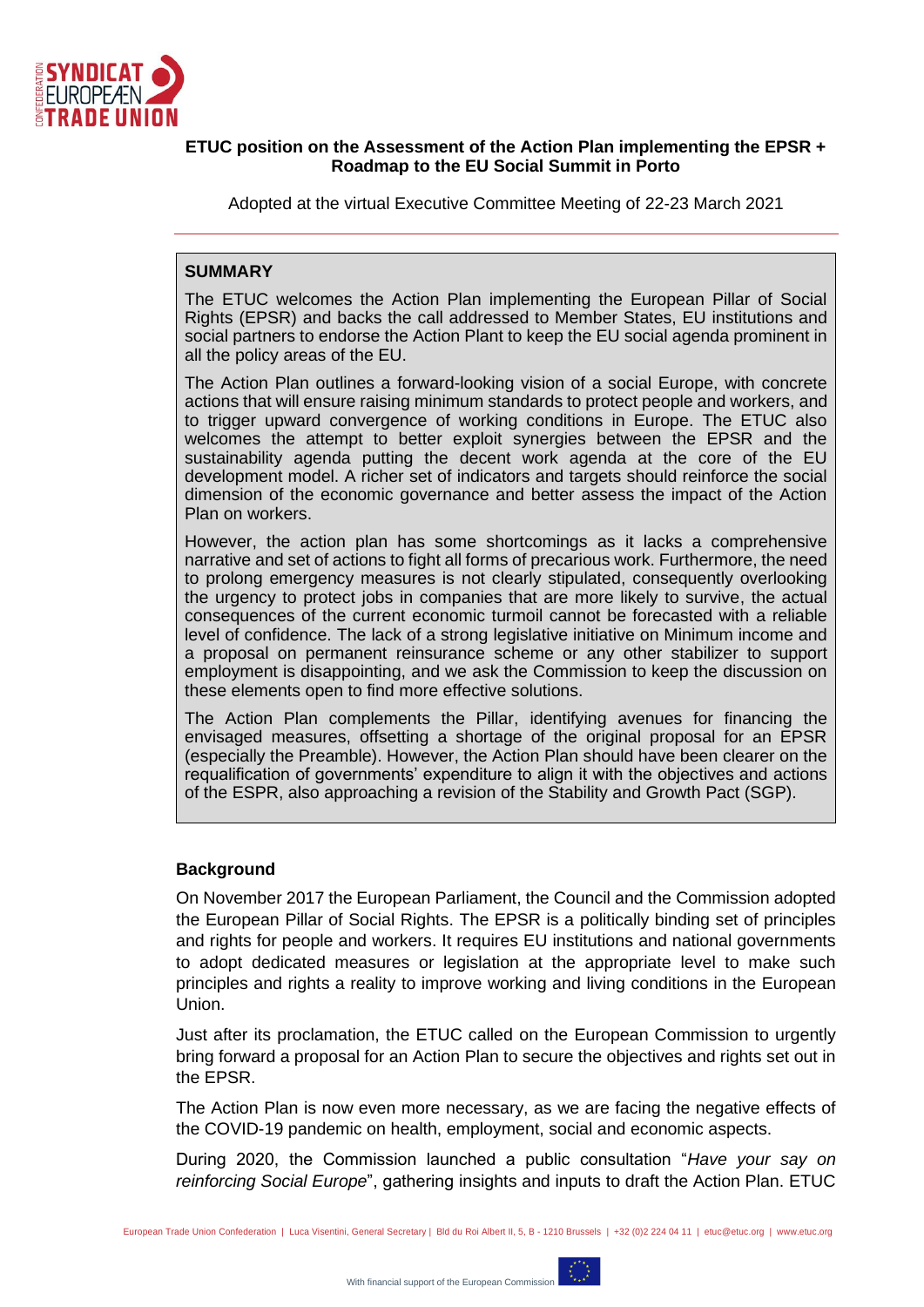provided a detailed [proposal](http://est1.etuc.org/wp-content/uploads/2021/02/ETUC-input-for-the-Action-Plan-implementing-the-European-Pillar-of-Social-Rights-10_2020.pdf) for each of the 20 principles, organised with actions to set a minimum level of right at EU level, and actions aiming at establishing an upward convergence of living and working condition. In the light of the effects of the economic consequences of the COVID crisis, the ETUC asked for an immediate action to protect employment and income of workers and to reinforce the Just Transition and social Resilience objectives of the Action Plan, also proposing [12 flagship initiatives.](https://est1.etuc.org/wp-content/uploads/2021/02/ETUC-priorities-for-the-Action-Plan-implementing-the-European-Pillar-of-Social-Rights_final.pdf)

Finally, on the  $4<sup>th</sup>$  of March 2021, the EU Commission published a communication "The European Pillar of Social Rights Action Plan" containing the Action Plan implementing the EPSR.

#### **Preliminary assessment**

Overall the assessment of the **European Pillar of Social Rights Action Plan** is positive rather than negative. The general focus is on people's wellbeing, social progress, upward convergence, job-rich recovery, adequate working conditions, quality jobs, decent living and protection. However, the actions are not always as ambitious as the narrative would suggest. Most of the legislative initiatives were either already in the pipeline or under discussion, and most of the actions are just recommendations and encouragements to Member States, public authorities and social partners. The ETUC expected more courage from the Commission, in order to create a level playing field at EU level via legislative initiatives. The ETUC acknowledges the presence of some difficulties the Commission may encounter since some Member State object to social legislation, even now during the depth of pandemic crises. A further element we have to bear in mind is the division of competences between the EU and member states, which limits the options available to the European Commission for action. Nevertheless, the Action Plan is purposive enough to improve working conditions in Europe without precluding the possibility to trigger further initiatives to pursue the objectives of the EPSR.

The Action Plan correctly focuses especially on some groups in society that were most hit by the pandemic. These include young people, low-skilled and low-paid workers, temporary workers, self-employed and women.

That is why, in order to prevent huge increases in unemployment and inequalities, the Commission introduced three EU headline targets, to be achieved by 2030, in the areas of employment, skills and social protection. This exercise should be based on the evaluation of the Europe Strategy 2020 and ensure a more ambitious adaptation of the UN Agenda 2030 to the European social model with more and stronger targets.

The ETUC welcomes this approach since the targets can provide a valuable common framework for action in the EU and they can guide investment decisions in the Member States, especially in the context of national recovery and resilient plans.

These new targets will be supported by a revision of the Social Scoreboard, which moves in the right direction when pursuing an alignment to the UN 2030 Agenda and its 17 SDGs; especially when highlighting sustainable growth and the decent work agenda (SDG) so mirroring the approach of the ETUC *Decent Work & Sustainable Growth Index* (#EUSDG8i). The use of targets for a limited number of indicators can give strength to the implementation of social reforms in areas that are crucial for social Europe such as the fight against poverty, access to quality education and training and participation of labour market, focusing on women and young workers.

However, the ETUC asks:

to complement the employment target (78%) with targets concerning the quality of jobs;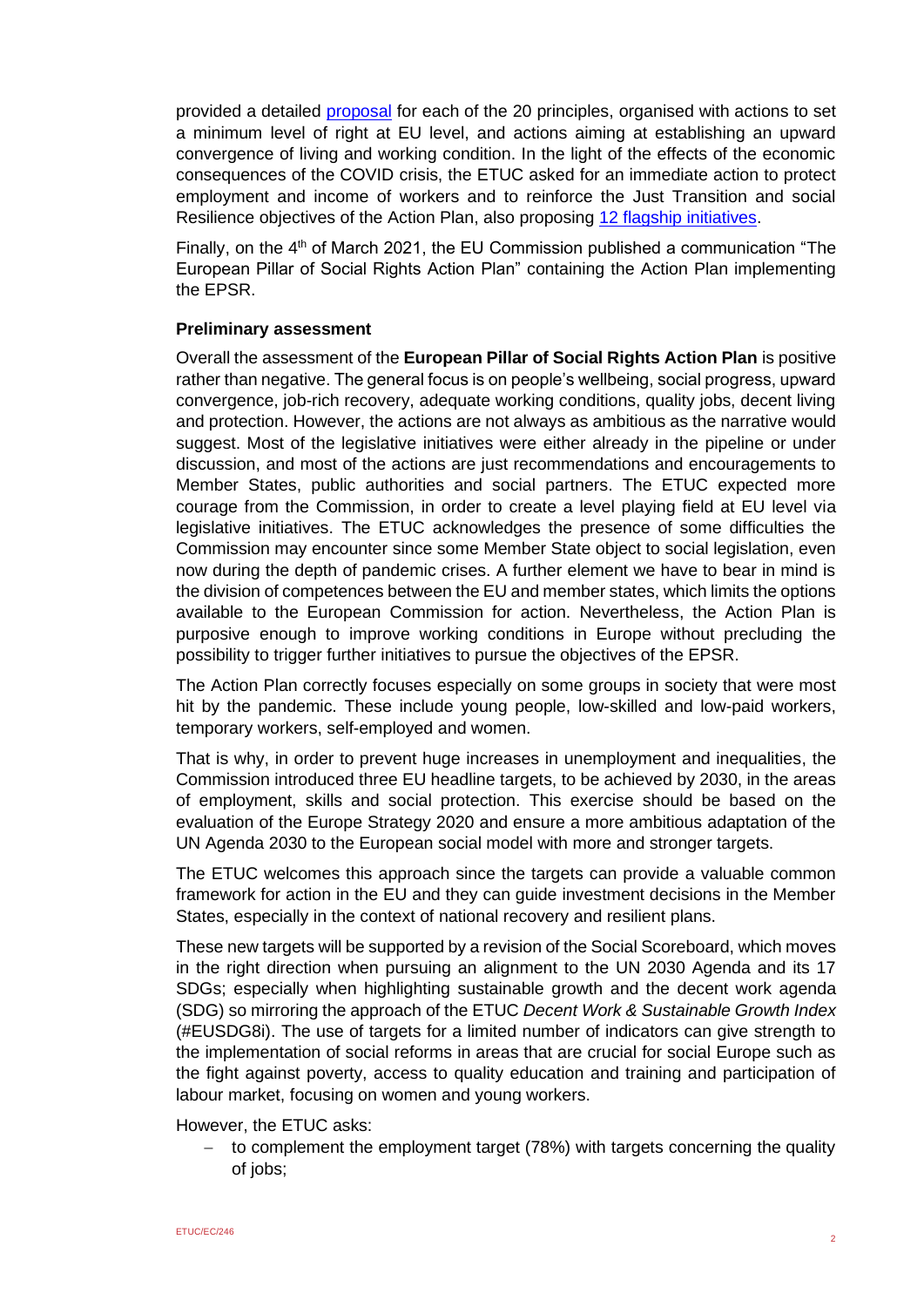- to have higher ambitions in terms of poverty reduction targets, and fully align it to the SDG 1 of the United Nations 2030 Agenda;
- − to make the targets not only more ambitious, but also to set medium term targets for 2025.

The Joint Employment Report (JER) will become an even more important document in the EU Semester framework, since it will focus on relevant principles of the EPSR, relying on the revised Social Scoreboard, in order to invite MS to implement policies to close the gaps presented in their national reform programs. As the Recommendations in the social field are now giving more impetus to the Employment Guidelines, the ETUC encourages the European Commission to implement the Recommendation on access to social protection and adopt the Recommendation on an effective active support to employment following the COVID-19 crisis (EASE), having as its main objective to preserve as many jobs as possible during the pandemic crisis and its aftermath, to protect workers, reduce pressure on labour markets and avoid wasting competences.

The Commission presents the actions to be undertaken (Directives, Recommendations, and other initiatives) with a quarterly timeframe for the next two years. It also encourages Member States, national and regional public authorities, social partners to pursue other sets of action in order to help the implementation of the EPSR. This approach is very similar to the one the ETUC proposed in the answer to the public consultation.

The action plan contains a correct analysis on the EU immediate response to the crisis and the need to continue supporting employment and quality jobs creation in the transitions towards green and digital sectors. However, unfortunately there is no reference to the need to continue emergency measures and the approach concerning the continuation of SURE is very weak, there is no mention of the European unemployment reinsurance schemes or any other employment stabilizer as long-term solutions.

While the narrative on the digitalisation is well-marked, the analysis and proposals on the labour consequences of the Green transition is insufficient, there is no specific measure for a just transition, which could have been better streamlined in a dedicated chapter.

Moreover, while the importance of information, consultation and participation of workers is clearly stated, there are no specific initiatives on this topic, neither the revision of the EWC directive nor a new framework for information, consultation and board-level representation for European company forms and for companies making use of EU Company Law instruments enabling company mobility. Furthermore, the information and consultation gap for workers in public administrations needed to be closed. There is just an encouragement to MS to ensure the enforcement of existing rules, whereas the ETUC asks for legally binding minimum standards for workers' involvement in transnational restructuring processes. Finally, it is positive the AP confirms the upcoming initiative on sustainable corporate governance, which should include measures on due diligence, in the second quarter of 2021 (the public consultation finished at the beginning of February).

The analysis concerning young people and low-skilled workers being more vulnerable categories who are subject to the fluctuation of the labour market, is welcome. The need to have good quality traineeships and to apply fair working conditions to facilitate young people's access to the labour market, together with the announced Review of the Council Recommendation in the Quality Framework for Traineeships, are also welcomed. The EASE Recommendation may provide a further boost to policies and rules on internships and apprenticeship.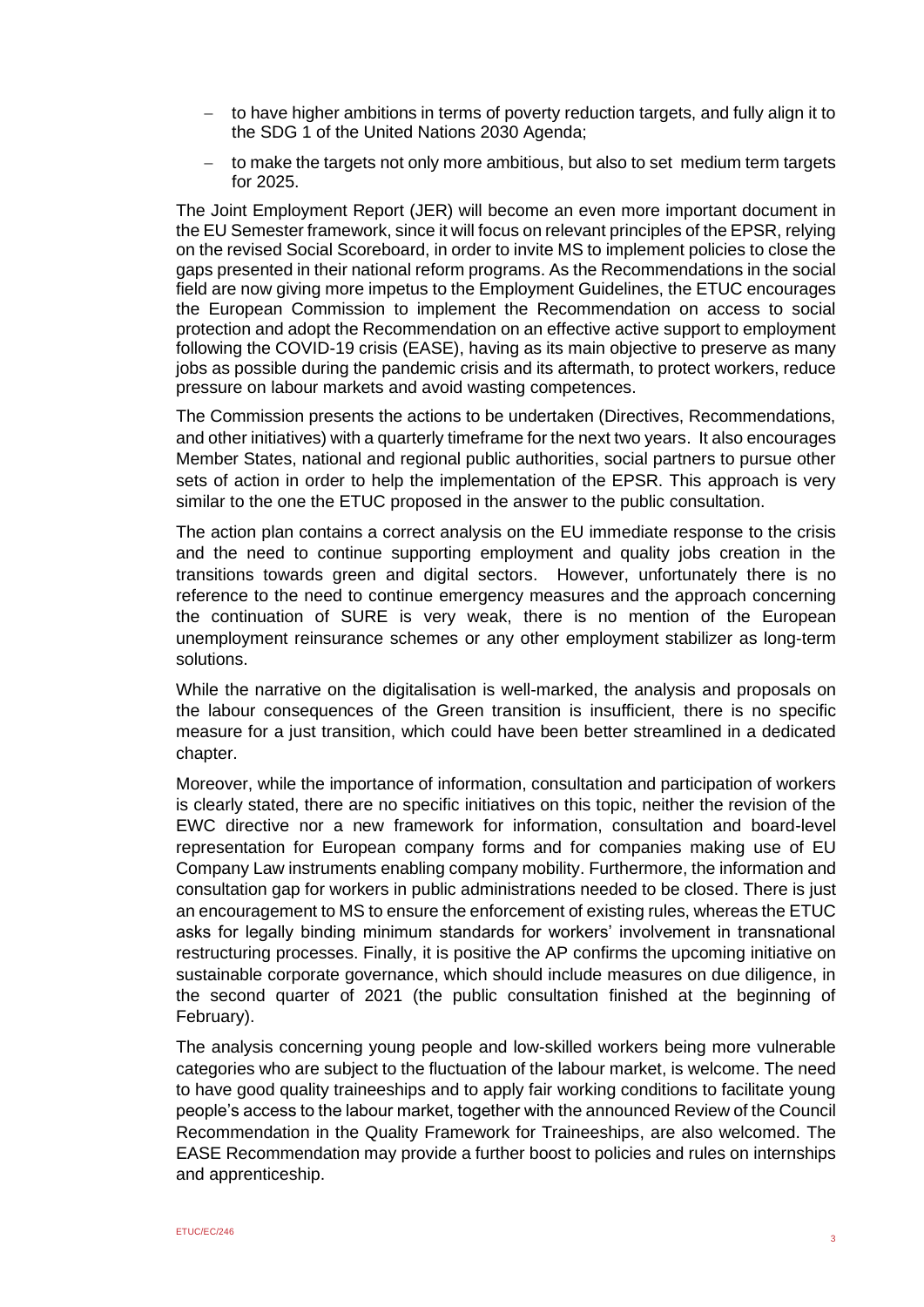In order to have fair working conditions and quality jobs, the EC proposes to address inwork poverty and inequality, which are increasing phenomena due to the increasing shares of low-paid and low-skilled occupation. The erosion and weakening of collective bargaining practices in several MSs must be stopped and reversed. Hence, the proposed Directive for adequate minimum wage in the EU is a good step in the right direction. However, it must be improved to protect against unintended consequences and detrimental impact, and to ensure that it lives up to its stated aims, thus ensuring adequate statutory minimum wages that protect all workers and guarantee at least a decent standard of living, the respect of the right to collective bargaining and real increases in collective bargaining coverage. The ETUC calls on the European Commission, the Parliament and the Member State to improve the current proposal for a Directive endorsing the amendments proposed by the ETUC.

The ETUC welcomes the legislative proposal on workers in platform companies, yet it regrets that its scope will not address other categories of non-standard workers. This shortcoming may result on the creation of a *de-facto* third category of worker. ETUC is currently engaged in the consultation for the European social partners under article 154 TFEU on possible action addressing the challenges related to working conditions in platform work, with a focus on the following priorities: a rebuttable presumption of employment relationship, the employer's responsibility of platform companies, and the reversal of the burden of proof by platforms. Considering the lack of ambition of the European employers' organisation to negotiate a binding agreement, the ETUC encourages the European legislator to take the initiative to protect this category of workers.

There is no narrative on precarious work nor specific action against precarious jobs (although some of the envisaged measures can have positive effects on it). Moreover, a EU Framework would have been desirable to have a common approach when regulating new forms of employment. The action plan should at least recall the legal obligation for MS to transpose the Transparent and Predictable Working Conditions Directive by August 2022 and the European commission should take appropriate action if not respected.

Telework has become the normality for millions of workers in the last year. This will continue to be a common practice, until the end of the pandemic and beyond, in the frame of a new way of organising work. The EU Commission leaves this important topic in the hands of EU Social Partners, strongly encouraging them to find an agreed solution to address challenges raised by telework, digitalisation and ensure the right to disconnect, in order to be able to make the most of the potential of telework for work-life balance and to the environment while counteracting on its risks. Nevertheless, the ETUC calls for an EU Directive on the right to disconnect and its enforcement, while at the same time recalling that social partners have the possibility to negotiate a binding agreement.

Concerning Occupational Safety and Health (OSH), the announcement of a new OSH Strategic Framework is positive, and the inclusion of a new indicator (Fatal accidents at Work) in the updated Social Scoreboard sets the right direction to achieve the ETUC demand to include a "vision zero" for fatal work-related accidents in the forthcoming strategy. However, the OSH strategy should include an initiative to recognise COVID-19 as an occupational disease. Unfortunately, there is no reference to improving the Biological Agents Directive, to make it more fit for purpose in dealing with a pandemic, and introducing new EU Directives on Psychosocial Health Risks and Musculoskeletal Disorders, that are requests ETUC have made several times during the last year.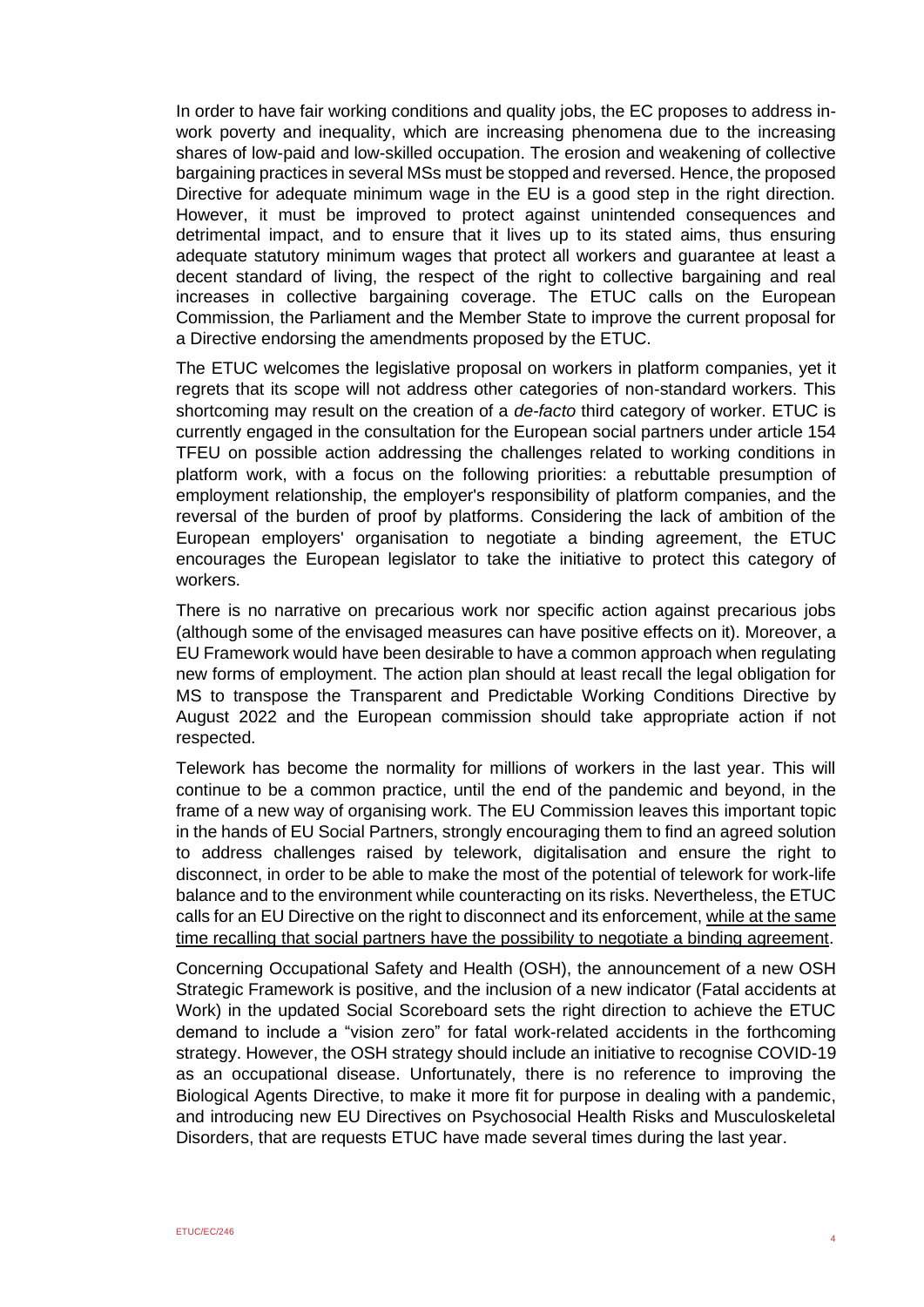Investing in Skills is an absolute priority for the EU, and that is clear also because the Commission made "upskilling and reskilling" one of the flagship components for the Recovery and Resilient Facility (RRF). Moreover, it is a headline target where three indicators have been proposed, and added to the updated Social Scoreboard. The need to invest in education and training systems is amplified by the green and digital transitions. Initial and continuous professional training for all and employee training can ensure the current and future workforce to have the appropriate skills, not only in view a fair and just transition, but also as a measure of societal resilience. The ETUC welcomes the announced initiative introducing the right to training and training entitlements, and the right to fair and equal treatment and access to training. However, since it has an impact on working conditions and collective bargaining in many Member States, the European Commission should promptly involve the social partners in the process and promote the right to collective bargaining while at the same time protecting existing collective bargaining models and practices that are delivering for working people and changing those that do not deliver. The ETUC appreciates the emphasis the EU puts on investment in research as prerequisite to making Europe competitive and sustainable. Finally, we regret the lack of attention to the workers in the field of education, and the lack of initiatives to recognise the right to Lifelong learning.

Another very important topic relates to Gender Equality. The Commission finally proposes binding pay transparency measures to strengthen the principle of equal pay for work of equal value. However, its content has yet to be assessed. Moreover, MS have the obligation to implement the Work-Life Balance Directive by August 2022 or face legal action by the European commission. Trade Unions could concretely help in this process. Finally, the ETUC welcomes that the Commission encourages Member States to advance and conclude the negotiations in Council on the Commission proposal for a Directive guaranteeing the representation of women from all backgrounds in both executive and non-executive company boards. The ETUC also welcomes the ambition of the action plan to halve the gender employment gap by among others improving provisions of formal early childhood education and care, thus supporting stronger female labour market participation.

The approach on migrants in the Action Plan sets the basis to further develop concrete actions, especially to ensure the principle of equal treatment, which is not fully developed in the document. There is no reference to the need to fight the informal economy, trafficking and exploitation of workers nor the need to address the issue through the lens of human rights, equality, combating discrimination and violence. Furthermore, the revision of directives on migration are placed in the wrong chapter. The ETUC regrets that labour migration has been put in the context of the EU's need for "attracting talents and skills". ETUC calls for opportunities for labour migration across skills and sectors and the regularisation of those with insecure or irregular status. The ETUC believes that migrant workers contribute to the success of our economies and make our societies more dynamic, but they still suffer from direct and indirect forms of discrimination. Confronted with an increasing number of people seeking asylum in Europe, the European social and economic partners have engaged with the European Commission, signing a European Partnership for Integration of Refugees that is now part of the EU Action plan on Integration and Inclusion 2021-2027. Member states, social partners, local authorities and all relevant stakeholders should ensure equal treatment and opportunities to thirdcountry nationals that reside and work in the EU.

In general, the chapter on social protection and inclusion is positive since it introduces a measurable social target for reducing the number of people at risk of poverty or social exclusion by 2030. It also includes the European Child Guarantee and the platform on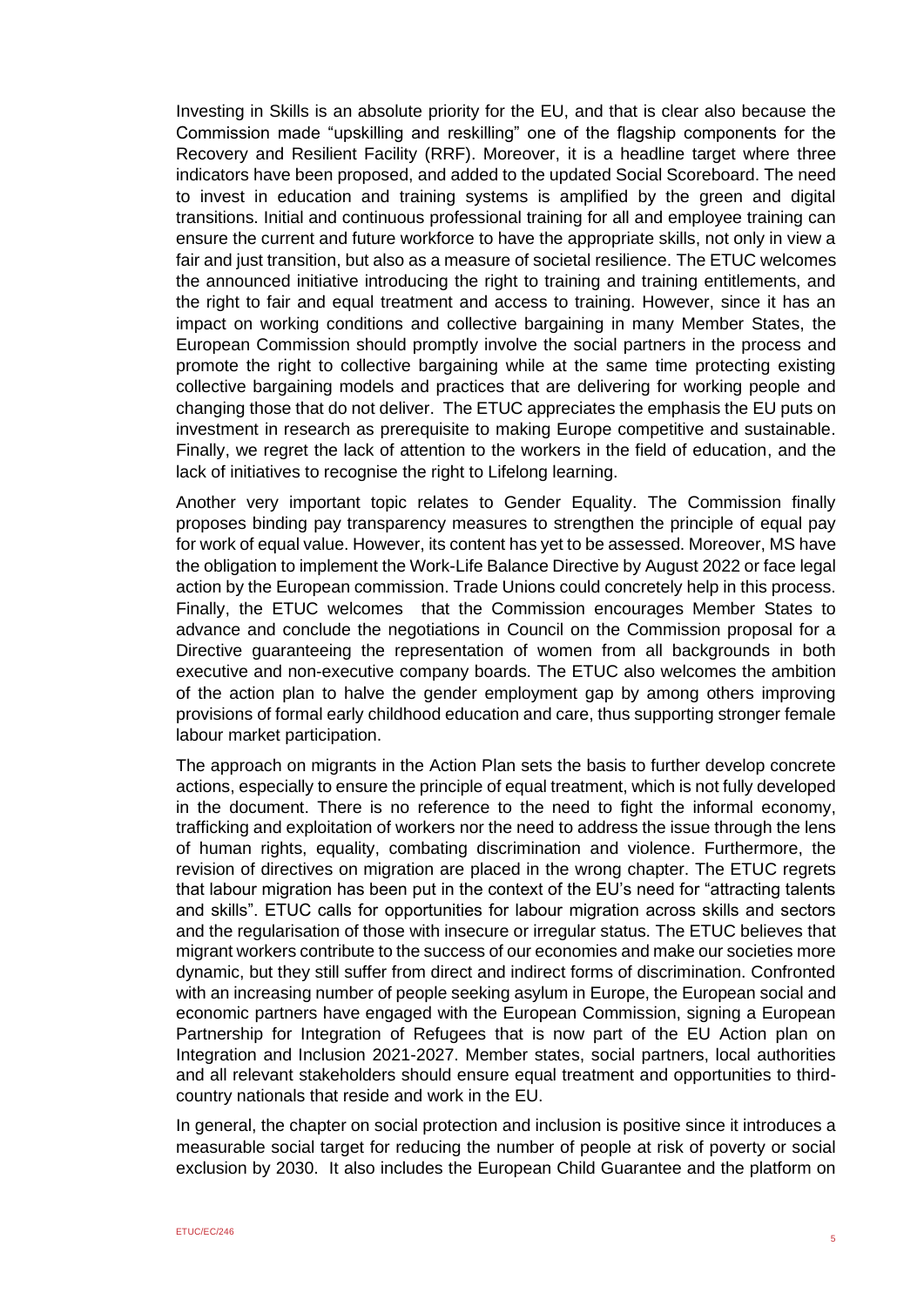combating homelessness. However, the ETUC highlights some shortcomings. There is no mention of adequacy of pensions or wellbeing of elderly people. The modernisation of welfare systems is only hinted at. The Commission will launch a group of High-Level Experts to study the future of the welfare state, but the role of social partners in shaping the new welfare systems to be fit for the current and next generations is not addressed. Furthermore, the fact that social partners are often co-managing social security systems, as the main contributors to these systems, they must also be the main actors in shaping better, more inclusive systems if necessary. Finally, the ETUC welcomes the Commission's approach on mobility of workers and the launch of a digital solution (European Social Security Pass) to facilitate the interaction between mobile citizens and national authorities, and improve social security rights and their portability across borders, building on the initiative for a trusted and secure European e-ID.

The Action Plan does not include a legislative initiative on common EU standards for minimum income schemes, only a Council Recommendation on minimum income to support and complement policies of MS is mentioned. The ETUC believes this will not be enough and that a legislative initiative is necessary, especially nowadays and in the aftermath of the sanitary emergency, where there will be high rates of unemployed or inactive people that will need to have a guaranteed income to provide for them and their families, ensuring good living standards.

A full and proper implementation of the Council Recommendation on access to social protection is required. Hence, the reminder to MS to further extend and improve access to social protection to categories not currently covered such as unemployed, nonstandard workers and the self-employed, is welcomed.

Furthermore, the paragraph on public services could have been drafted with better wording, in order to be aligned to the EPSR ambitions mentioning universal access, quality of public services and goods, affordability and the relevance they have for equal opportunities and participation in the labour market.

The COVID-19 outbreak underlines the need to reinforce universal and solidarity-based public health systems, as part of the EU social model and commitment to quality public services. This can be done by investing in public, non-profit systems, to ensure there is sufficient levels of qualified, well-trained and well-remunerated staff working in good conditions, and are able to cope with the population needs. It is essential to build the resilience, accessibility, affordability and effectiveness of quality health systems for all EU citizens. In this direction, the ETUC welcomes the recommendation to MS and the proposed initiative on Long-term care..

The ETUC welcomes the chapter on the financing of the reforms and investments needed to implement the EPSR. The RRF and national Recovery and Resilient Plans (nRRP) are an opportunity to finance investments to support social recovery and quality jobs. It is important to develop a high level of synergy between the different financial instruments (RRF, JTF etc.) in order to have upgrading of projects using different sources of funding. Moreover, within the European Semester Framework of coordination, we can assess the degree of upward convergence that each country has been able to attain both economically and socially. The ESF+ will be the main instrument to support the implementation of the 'Pillar', and a series of EU funds are listed to help translating the principles of the EPSR in reality. The Commission encourages the MS to make best use of the EU funding opportunities. The ETUC also calls for clear and stringent conditionality for the use of European funds to finance the actions proposed in the Action Plan and to achieve the headline targets, on the basis of measures defined at national level with the involvement of the social partners. The ETUC urges a prompt dialogue between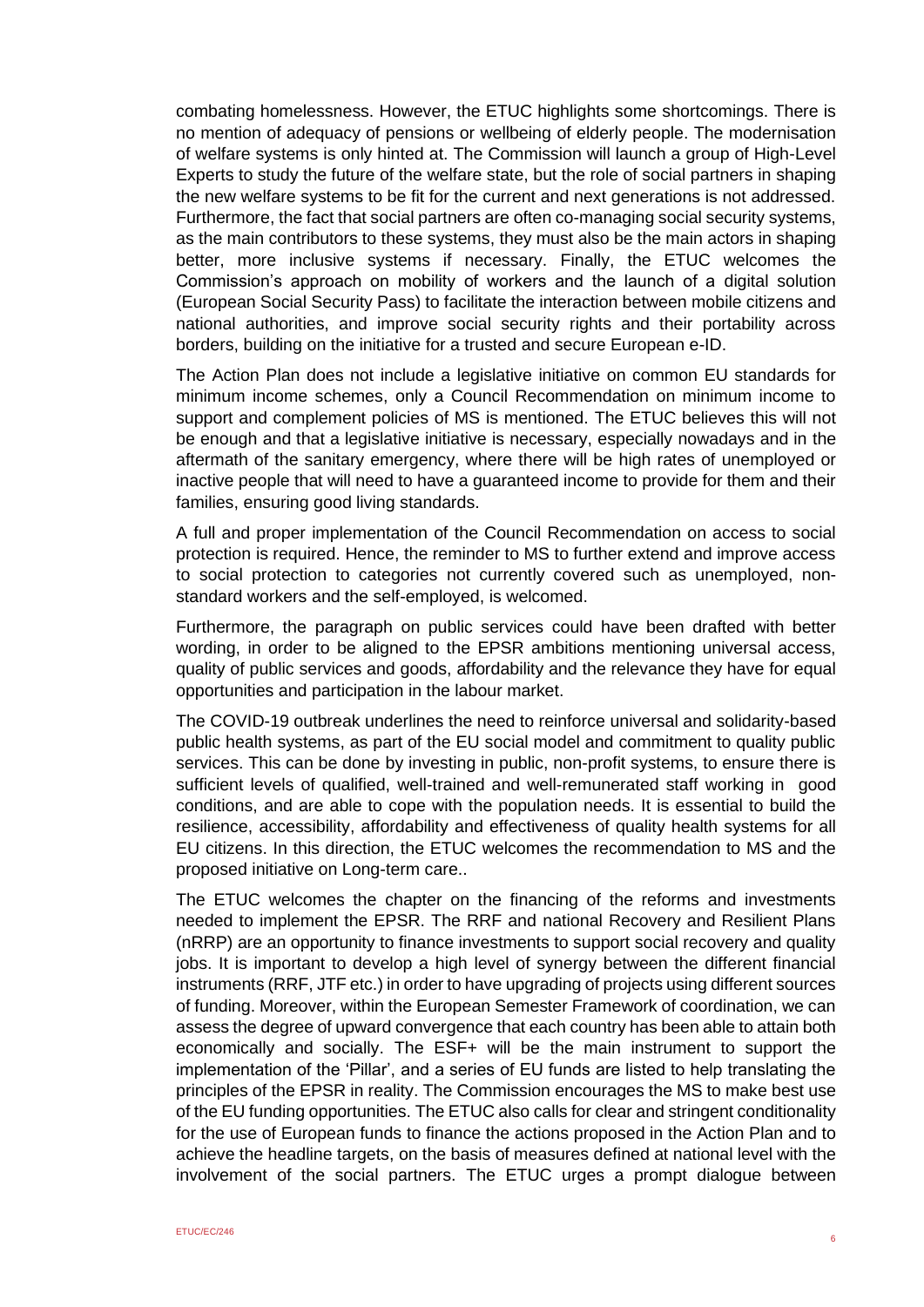governments and social partners to be activated in order to align the nRRP to the contents of the Action Plan.

ETUC welcomes the references in the Action Plan to the need for transparent and fairer taxation and looks forward to being involved in the follow-up initiatives.

The key role of Social Dialogue is highlighted. Social partners play a key role in mitigating the impact of the pandemic and shaping the recovery, helping the labour market to adapt to the future changes. Strengthening the efforts to support to collective bargaining coverage and prevent social partners' membership and density to decrease is a positive approach. The Commission will present in 2022 an initiative to support EU and National social dialogue, included a new supporting frame for social partners agreements. The ETUC welcomes the initiative and calls on the Commission, after consulting social partners, to present concrete initiatives addressing EU level problems along with those member states and social dialogue systems in need of support. This frame should also support the implementation of the autonomous agreements with dedicated funding lines and encourage and enable social partners to bring forward their negotiated agreements to Council for adoption in the form of a Directive. In this regard, a working group must be established to address the obstacles created by the European Commission and the Court. The ETUC stresses the importance of not mixing up social dialogue and civil dialogue. We would like to underline that social dialogue and collective bargaining are exclusive prerogative of trade unions and employers. In particular, we have doubts about the European award for innovative social dialogue practices and how it would work in practice. Key questions are: How would the companies and the agreements be selected? What would be the composition of the jury? What would be the added value of such exercise especially at EU level and following which criteria? The ETUC will attentively monitor that initiative and will ask to be involved as soon as possible in its process. Finally, the ETUC welcomes that the Commission commits to foster the engagement of member states with relevant stakeholders through the creation of coordination mechanisms at national level for the implementation of the Pillar.

# **DRAFT ROADMAP to EU SOCIAL SUMMIT in PORTO (7th of MAY 2021)**

The ETUC lobbied for an ambitious Action Plan to put in practice the Pillar for working people: through upward convergence on labour rights, working conditions, wages, social protection systems; by promoting just transition, social dialogue, collective bargaining and workplace democracy; by making the EU economic governance socially fair and inclusive.

We need the EU Social Summit to endorse the Action Plan, also by signing a Joint Declaration (EU Institutions and Social Partners), where all the actors commit to contribute to the implementation of the 'Pillar'.

To this end, the ETUC is lobbying for an ambitious Declaration to be adopted in Porto, and we have asked to involve trade unions in the negotiation of its drafting.

Furthermore, the ETUC will lobby the MS that will participate in the Social Summit and the informal summit of Heads of State or Government (on the  $8<sup>th</sup>$  of May) to endorse the Joint Declaration. We need to make sure the outcome of the Head of State's meeting does not go in a different direction from the one of the Social Summit. A strong link should also be ensured between the results of the Social Summit and Conference on the Future of Europe, especially if the Conference will be kicked off on 9<sup>th</sup> May.